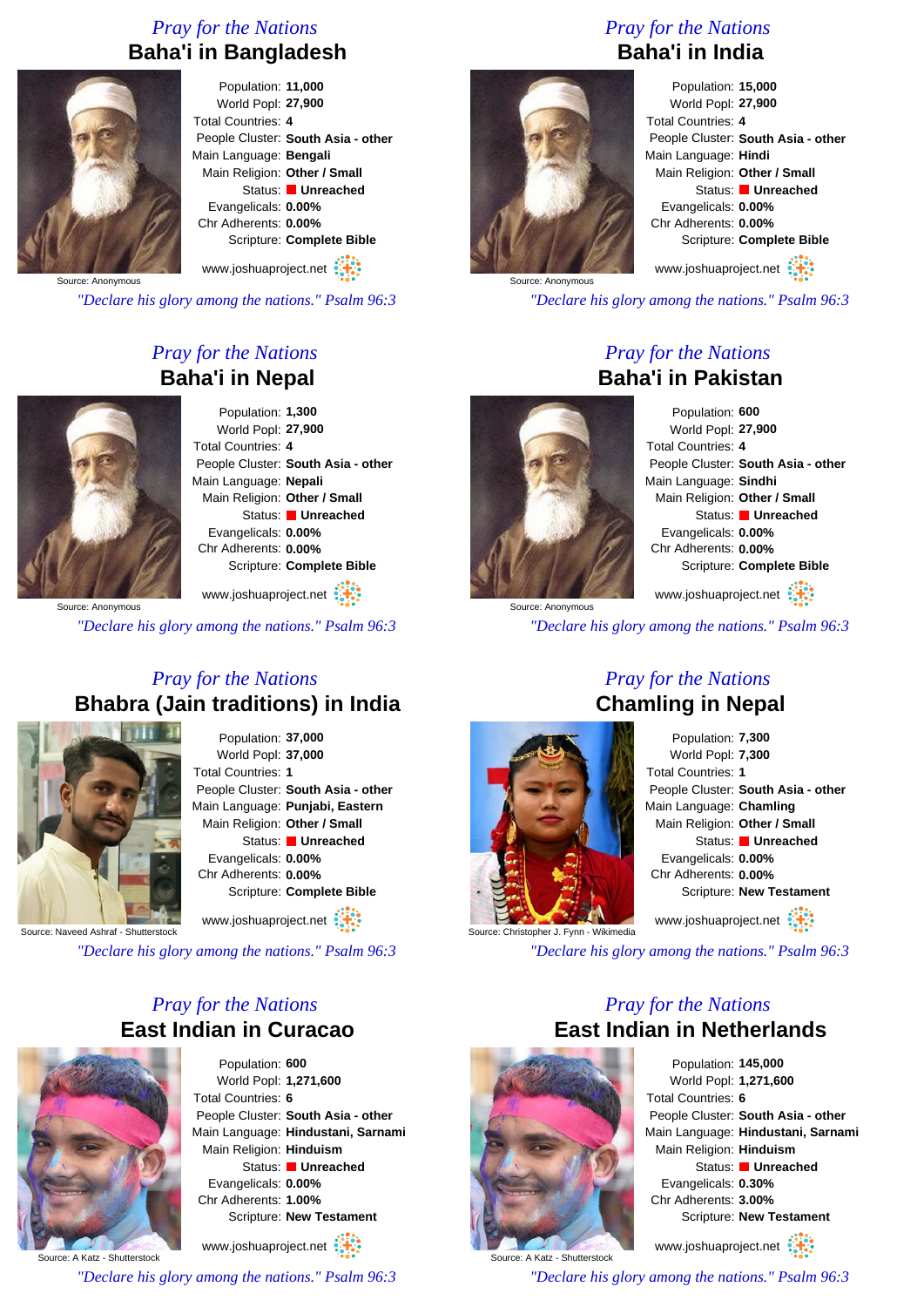# *Pray for the Nations* **Gujarati Creole in Kenya**



Population: **2,100** World Popl: **91,100** Total Countries: **2** People Cluster: **South Asia - other** Main Language: **Cutchi-Swahili** Main Religion: **Islam** Status: **Unreached** Evangelicals: **0.10%** Chr Adherents: **2.00%** Scripture: **Translation Started** www.joshuaproject.net

Source: Anonymous

*"Declare his glory among the nations." Psalm 96:3*

# *Pray for the Nations* **Hijda in India**



Population: **209,000** World Popl: **209,000** Total Countries: **1** People Cluster: **South Asia - other** Main Language: **Hindi** Main Religion: **Hinduism** Status: **Unreached** Evangelicals: **0.00%** Chr Adherents: **0.00%** Scripture: **Complete Bible**

www.joshuaproject.net

*"Declare his glory among the nations." Psalm 96:3*

#### *Pray for the Nations* **Hindi, Indian in Indonesia**



Population: **94,000** World Popl: **2,700,100** Total Countries: **17** People Cluster: **South Asia - other** Main Language: **Hindi** Main Religion: **Hinduism** Status: **Unreached** Evangelicals: **0.20%** Chr Adherents: **0.50%** Scripture: **Complete Bible**

www.joshuaproject.net

Source: Sonam Prajapati - Pixabay

*"Declare his glory among the nations." Psalm 96:3*

# *Pray for the Nations* **Hindi in Malaysia**



Population: **61,000** World Popl: **2,700,100** Total Countries: **17** People Cluster: **South Asia - other** Main Language: **Hindi** Main Religion: **Hinduism** Status: **Unreached** Evangelicals: **0.00%** Chr Adherents: **0.00%** Scripture: **Complete Bible**

Source: Sonam Prajapati - Pixabay www.joshuaproject.net *"Declare his glory among the nations." Psalm 96:3*

# *Pray for the Nations* **Gujarati Creole in Tanzania**



Population: **89,000** World Popl: **91,100** Total Countries: **2** People Cluster: **South Asia - other** Main Language: **Cutchi-Swahili** Main Religion: **Islam** Status: **Unreached** Evangelicals: **0.10%** Chr Adherents: **3.00%** Scripture: **Translation Started**

www.joshuaproject.net

*"Declare his glory among the nations." Psalm 96:3*

# *Pray for the Nations* **Hindi in Canada**



Population: **294,000** World Popl: **2,700,100** Total Countries: **17** People Cluster: **South Asia - other** Main Language: **Hindi** Main Religion: **Hinduism** Status: **Unreached** Evangelicals: **0.26%** Chr Adherents: **0.90%** Scripture: **Complete Bible** www.joshuaproject.net

*"Declare his glory among the nations." Psalm 96:3*

# *Pray for the Nations* **Hindi in Kenya**



Population: **7,000** World Popl: **2,700,100** Total Countries: **17** People Cluster: **South Asia - other** Main Language: **Hindi** Main Religion: **Hinduism** Status: **Unreached** Evangelicals: **0.00%** Chr Adherents: **0.00%** Scripture: **Complete Bible** www.joshuaproject.net

*"Declare his glory among the nations." Psalm 96:3*

*Pray for the Nations*



Population: **36,000** World Popl: **2,700,100** Total Countries: **17** People Cluster: **South Asia - other** Main Language: **Hindi** Main Religion: **Hinduism** Status: **Unreached** Evangelicals: **0.30%** Chr Adherents: **1.00%** Scripture: **Complete Bible**

www.joshuaproject.net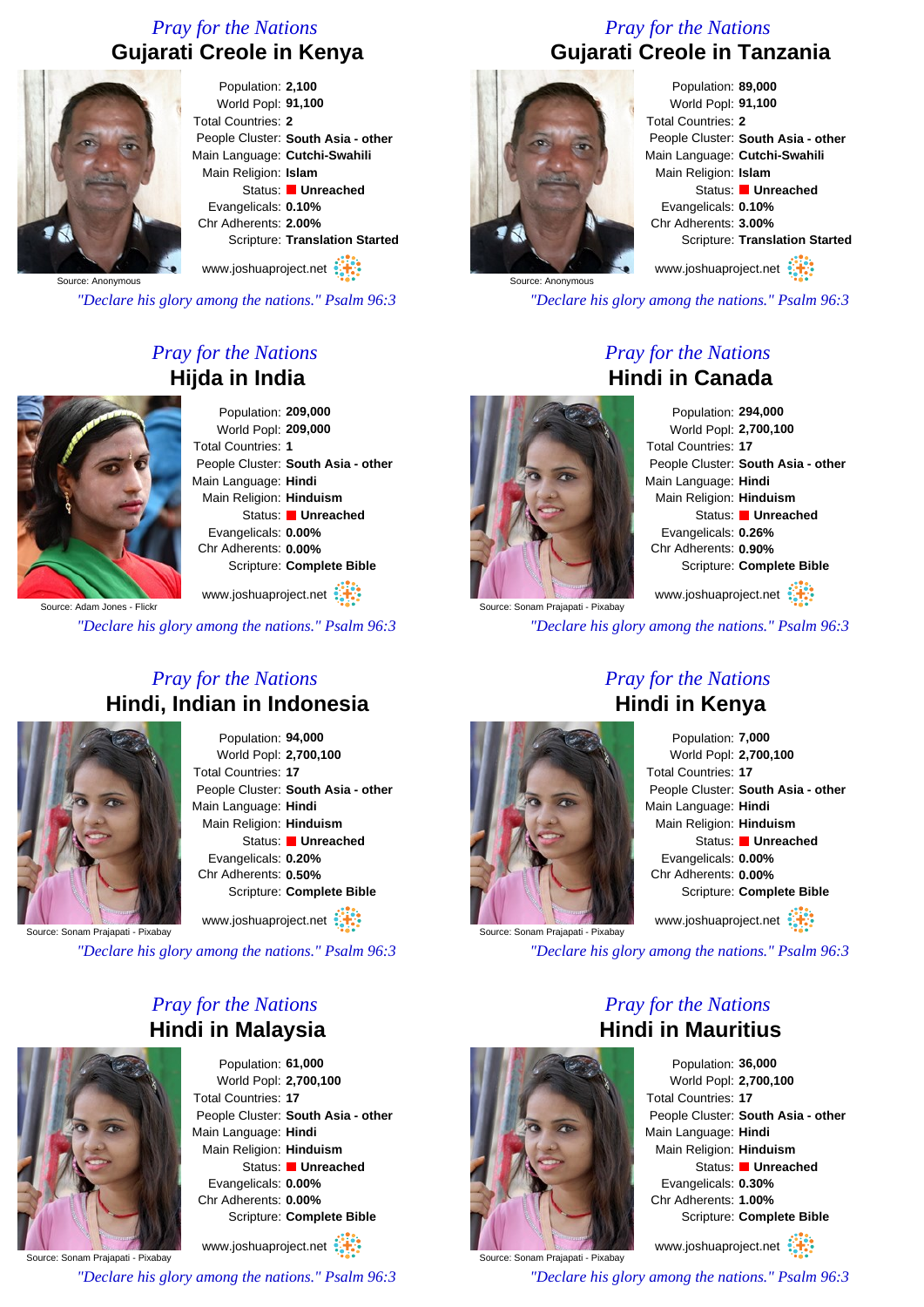# *Pray for the Nations* **Hindi in Mozambique**



Population: **48,000** World Popl: **2,700,100** Total Countries: **17** People Cluster: **South Asia - other** Main Language: **Hindi** Main Religion: **Hinduism** Status: **Unreached** Evangelicals: **0.00%** Chr Adherents: **0.00%** Scripture: **Complete Bible** www.joshuaproject.net

Source: Sonam Prajapati - Pixabay

*"Declare his glory among the nations." Psalm 96:3*

# *Pray for the Nations* **Hindi in New Zealand**



Population: **68,000** World Popl: **2,700,100** Total Countries: **17** People Cluster: **South Asia - other** Main Language: **Hindi** Main Religion: **Hinduism** Status: **Unreached** Evangelicals: **1.00%** Chr Adherents: **3.00%** Scripture: **Complete Bible**

www.joshuaproject.net

*"Declare his glory among the nations." Psalm 96:3*

#### *Pray for the Nations* **Hindi in Saudi Arabia**



Population: **177,000** World Popl: **2,700,100** Total Countries: **17** People Cluster: **South Asia - other** Main Language: **Hindi** Main Religion: **Hinduism** Status: **Unreached** Evangelicals: **0.80%** Chr Adherents: **1.00%** Scripture: **Complete Bible**

www.joshuaproject.net

ajapati - Pixabay

*"Declare his glory among the nations." Psalm 96:3*

# *Pray for the Nations* **Hindi in South Africa**



Population: **474,000** World Popl: **2,700,100** Total Countries: **17** People Cluster: **South Asia - other** Main Language: **Hindi** Main Religion: **Hinduism** Status: **Unreached** Evangelicals: **0.60%** Chr Adherents: **4.00%** Scripture: **Complete Bible**

Source: Sonam Prajapati - Pixabay www.joshuaproject.net *"Declare his glory among the nations." Psalm 96:3*

# *Pray for the Nations* **Hindi in Myanmar (Burma)**



Population: **133,000** World Popl: **2,700,100** Total Countries: **17** People Cluster: **South Asia - other** Main Language: **Hindi** Main Religion: **Hinduism** Status: **Unreached** Evangelicals: **0.25%** Chr Adherents: **0.70%** Scripture: **Complete Bible**

www.joshuaproject.net

*"Declare his glory among the nations." Psalm 96:3*

# *Pray for the Nations* **Hindi in Oman**



Population: **17,000** World Popl: **2,700,100** Total Countries: **17** People Cluster: **South Asia - other** Main Language: **Hindi** Main Religion: **Hinduism** Status: **Unreached** Evangelicals: **0.00%** Chr Adherents: **0.60%** Scripture: **Complete Bible** www.joshuaproject.net

*"Declare his glory among the nations." Psalm 96:3*



# *Pray for the Nations* **Hindi in Singapore**

Population: **14,000** World Popl: **2,700,100** Total Countries: **17** People Cluster: **South Asia - other** Main Language: **Hindi** Main Religion: **Hinduism** Status: **Unreached** Evangelicals: **0.50%** Chr Adherents: **1.00%** Scripture: **Complete Bible** www.joshuaproject.net

*"Declare his glory among the nations." Psalm 96:3*

*Pray for the Nations* **Hindi in Tanzania** Population: **72,000**

World Popl: **2,700,100** Total Countries: **17** People Cluster: **South Asia - other** Main Language: **Hindi** Main Religion: **Hinduism** Status: **Unreached** Evangelicals: **0.10%** Chr Adherents: **0.40%** Scripture: **Complete Bible**

www.joshuaproject.net



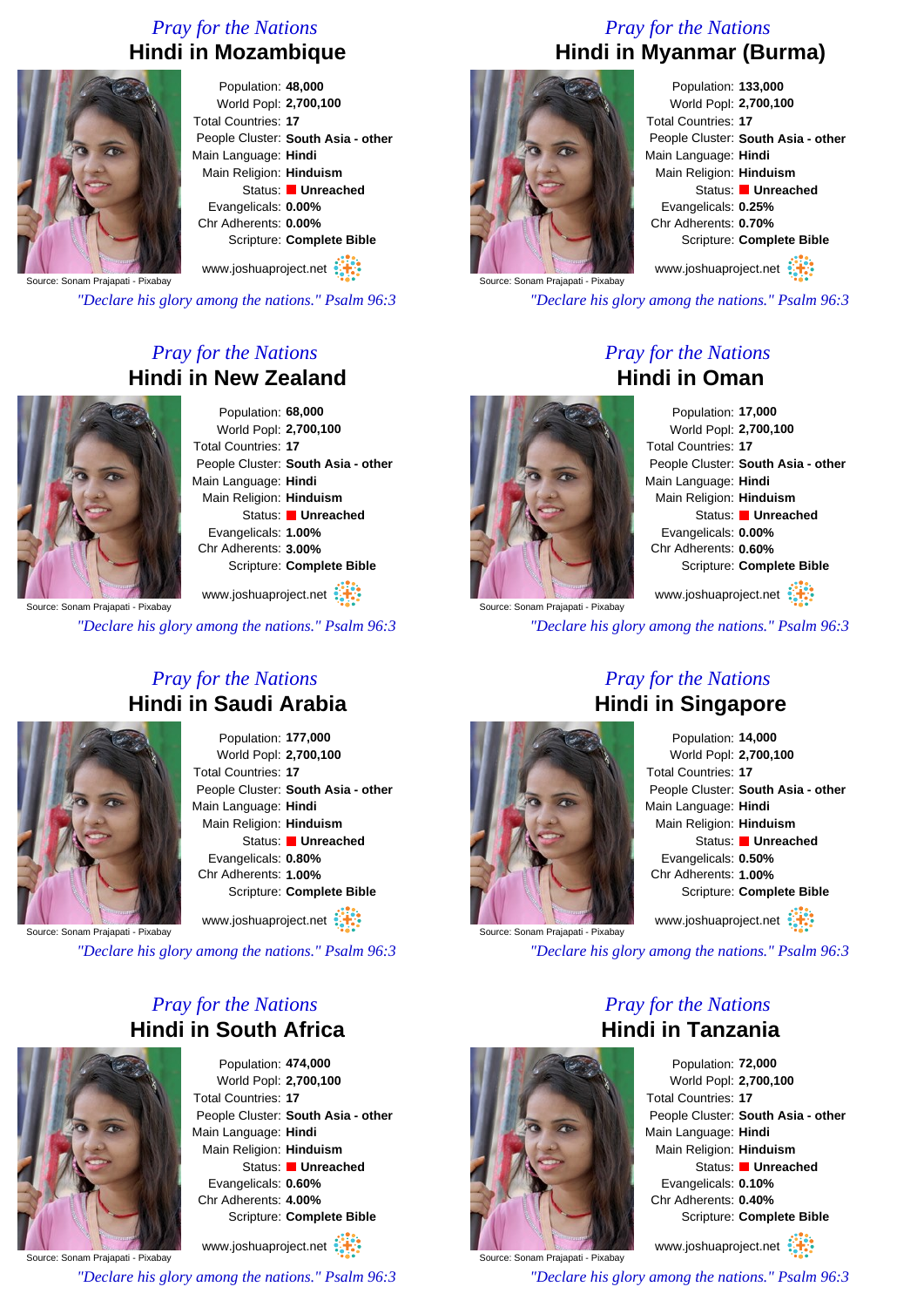# *Pray for the Nations* **Hindi in Thailand**



Population: **23,000** World Popl: **2,700,100** Total Countries: **17** People Cluster: **South Asia - other** Main Language: **Hindi** Main Religion: **Hinduism** Status: **Unreached** Evangelicals: **1.00%** Chr Adherents: **4.00%** Scripture: **Complete Bible** www.joshuaproject.net

Source: Sonam Prajapati - Pixabay

*"Declare his glory among the nations." Psalm 96:3*

# *Pray for the Nations* **Hindi in United States**



Population: **1,161,000** World Popl: **2,700,100** Total Countries: **17** People Cluster: **South Asia - other** Main Language: **Hindi** Main Religion: **Hinduism** Status: **Unreached** Evangelicals: **1.00%** Chr Adherents: **2.00%** Scripture: **Complete Bible**

www.joshuaproject.net

*"Declare his glory among the nations." Psalm 96:3*

# *Pray for the Nations* **Kachchi, Asian in Kenya**



Population: **84,000** World Popl: **170,000** Total Countries: **3** People Cluster: **South Asia - other** Main Language: **Kacchi** Main Religion: **Hinduism** Status: **Unreached** Evangelicals: **0.10%** Chr Adherents: **0.30%** Scripture: **New Testament**

www.joshuaproject.net

Source: Nevil Zaveri - Flickr

*"Declare his glory among the nations." Psalm 96:3*

# *Pray for the Nations* **Kachchi, Asian in Tanzania**



Population: **72,000** World Popl: **170,000** Total Countries: **3** People Cluster: **South Asia - other** Main Language: **Kacchi** Main Religion: **Hinduism** Status: **Unreached** Evangelicals: **0.10%** Chr Adherents: **1.00%** Scripture: **New Testament** www.joshuaproject.net

Source: Nevil Zaveri - Flickr

*"Declare his glory among the nations." Psalm 96:3*

# *Pray for the Nations* **Hindi, Ugandan in Uganda**



Population: **6,100** World Popl: **2,700,100** Total Countries: **17** People Cluster: **South Asia - other** Main Language: **Hindi** Main Religion: **Hinduism** Status: **Unreached** Evangelicals: **0.00%** Chr Adherents: **0.00%** Scripture: **Complete Bible** www.joshuaproject.net

*"Declare his glory among the nations." Psalm 96:3*

*Pray for the Nations* **Jadgali in Iran**



*"Declare his glory among the nations." Psalm 96:3*



# *Pray for the Nations* **Kachchi, Asian in Malawi**



*"Declare his glory among the nations." Psalm 96:3*

CHINA

# *Pray for the Nations* **Kandoi in India**

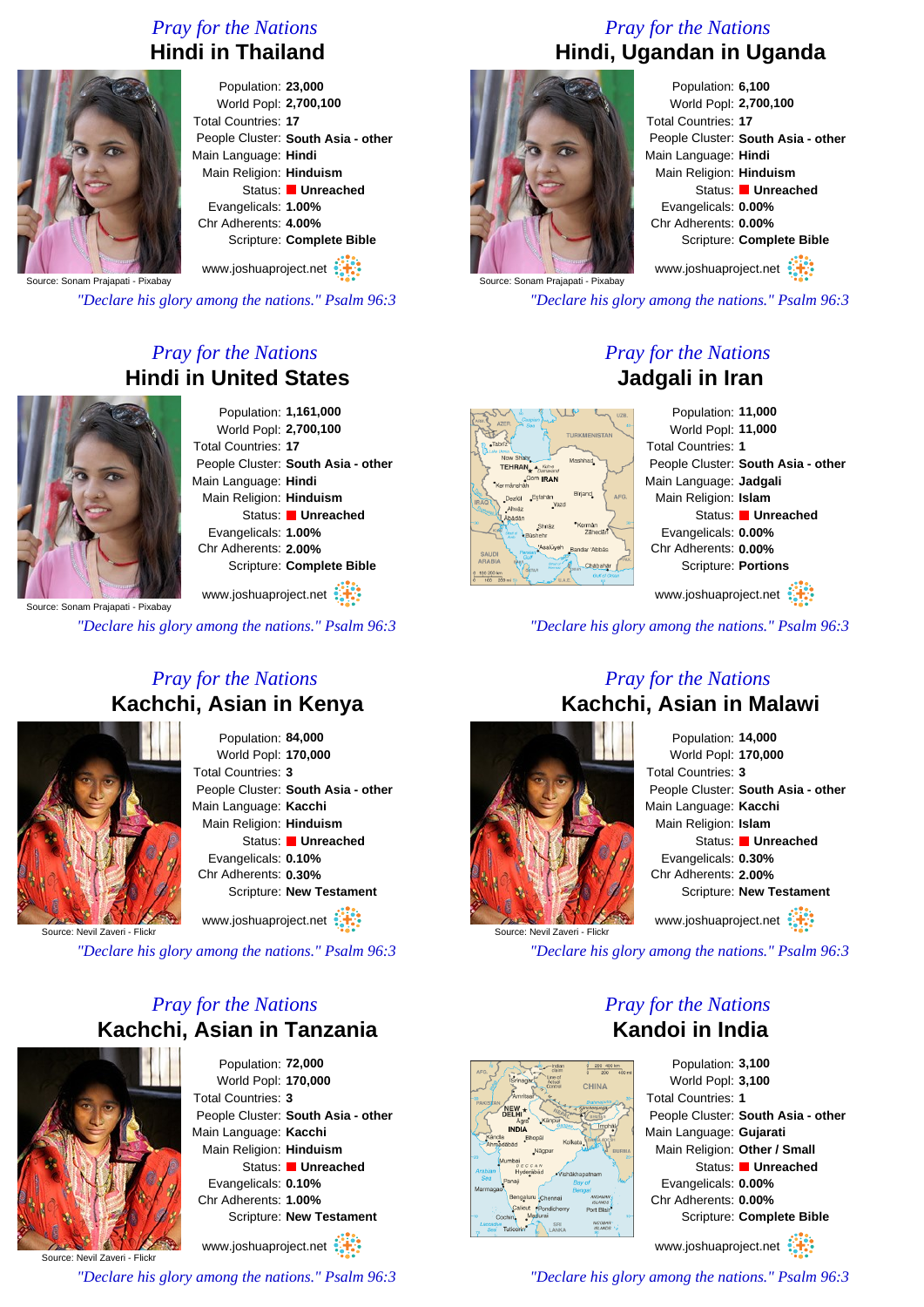# *Pray for the Nations*





Population: **1,700** World Popl: **1,700** Total Countries: **1** People Cluster: **South Asia - other** Main Language: **Khaling** Main Religion: **Other / Small** Status: **Unreached** Evangelicals: **0.00%** Chr Adherents: **0.00%** Scripture: **Complete Bible**

www.joshuaproject.net

**Biswash Chamling Rai - Wikimedia** 

*"Declare his glory among the nations." Psalm 96:3*

# *Pray for the Nations* **Kulung in Nepal**



Population: **31,000** World Popl: **31,000** Total Countries: **1** People Cluster: **South Asia - other** Main Language: **Kulung** Main Religion: **Other / Small** Status: **Unreached** Evangelicals: **Unknown %** Chr Adherents: **0.29%** Scripture: **New Testament**

www.joshuaproject.net

*"Declare his glory among the nations." Psalm 96:3*

# *Pray for the Nations* **Lingayat in India**



Population: **4,029,000** World Popl: **4,029,000** Total Countries: **1** People Cluster: **South Asia - other** Main Language: **Kannada** Main Religion: **Ethnic Religions** Status: **Unreached** Evangelicals: **Unknown %** Chr Adherents: **0.01%** Scripture: **Complete Bible**

www.joshuaproject.net

vihalli - Wikipedia

*"Declare his glory among the nations." Psalm 96:3*

# *Pray for the Nations* **Nachhiring in Nepal**



Population: **8,500** World Popl: **8,500** Total Countries: **1** People Cluster: **South Asia - other** Main Language: **Nachiring** Main Religion: **Other / Small** Status: **Unreached** Evangelicals: **0.00%** Chr Adherents: **0.00%** Scripture: **Unspecified**

www.joshuaproject.net

*"Declare his glory among the nations." Psalm 96:3*

# *Pray for the Nations* **Khami in Bangladesh**



Population: **5,800** World Popl: **5,800** Total Countries: **1** People Cluster: **South Asia - other** Main Language: **Chittagonian** Main Religion: **Buddhism** Status: **Unreached** Evangelicals: **Unknown %** Chr Adherents: **4.63%** Scripture: **New Testament** www.joshuaproject.net

*"Declare his glory among the nations." Psalm 96:3*

# *Pray for the Nations* **Leper in India**



*"Declare his glory among the nations." Psalm 96:3*

#### *Pray for the Nations* **Mewahang in Nepal**



Source: Anonymous

Population: **4,400** World Popl: **4,400** Total Countries: **1** People Cluster: **South Asia - other** Main Language: **Mewahang, Eastern** Main Religion: **Other / Small** Status: **Unreached** Evangelicals: **0.00%** Chr Adherents: **0.00%** Scripture: **Translation Needed** www.joshuaproject.net

*"Declare his glory among the nations." Psalm 96:3*

# *Pray for the Nations* **Rai in Bangladesh**



www.joshuaproject.net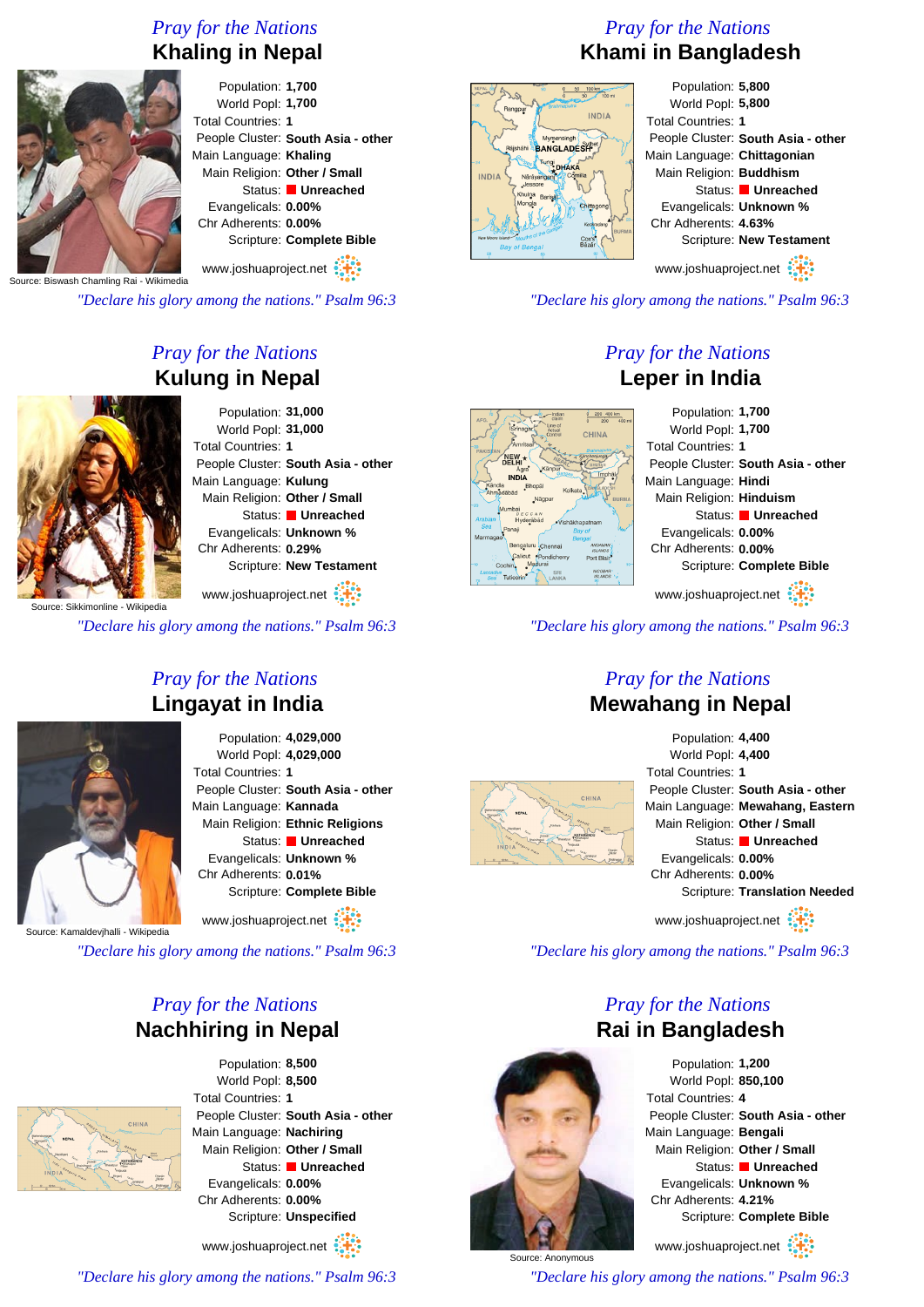# *Pray for the Nations* **Rai in Bhutan**



Population: **3,900** World Popl: **850,100** Total Countries: **4** People Cluster: **South Asia - other** Main Language: **Assamese** Main Religion: **Other / Small** Status: **Unreached** Evangelicals: **0.00%** Chr Adherents: **0.00%** Scripture: **Complete Bible** www.joshuaproject.net

Source: Anonymous

*"Declare his glory among the nations." Psalm 96:3*

# *Pray for the Nations* **Sindhi in Afghanistan**



Population: **25,000** World Popl: **181,500** Total Countries: **8** People Cluster: **South Asia - other** Main Language: **Sindhi** Main Religion: **Islam** Status: **Unreached** Evangelicals: **0.08%** Chr Adherents: **0.08%** Scripture: **Complete Bible**

www.joshuaproject.net

*"Declare his glory among the nations." Psalm 96:3*

# *Pray for the Nations* **Sindhi in Kenya**



Population: **3,500** World Popl: **181,500** Total Countries: **8** People Cluster: **South Asia - other** Main Language: **Sindhi** Main Religion: **Hinduism** Status: **Unreached** Evangelicals: **0.00%** Chr Adherents: **0.00%** Scripture: **Complete Bible** www.joshuaproject.net

Source: Khalid

*"Declare his glory among the nations." Psalm 96:3*

# *Pray for the Nations* **Sindhi in Oman**



Population: **29,000** World Popl: **181,500** Total Countries: **8** People Cluster: **South Asia - other** Main Language: **Sindhi** Main Religion: **Islam** Status: **Unreached** Evangelicals: **0.00%** Chr Adherents: **0.00%** Scripture: **Complete Bible** www.joshuaproject.net

Source: Khalid Mahmood - Wikimedia

*"Declare his glory among the nations." Psalm 96:3*

# *Pray for the Nations* **Sada in India**



Population: **10,000** World Popl: **10,000** Total Countries: **1** People Cluster: **South Asia - other** Main Language: **Kannada** Main Religion: **Other / Small** Status: **Unreached** Evangelicals: **0.00%** Chr Adherents: **0.00%** Scripture: **Complete Bible**

www.joshuaproject.net

*"Declare his glory among the nations." Psalm 96:3*

*Pray for the Nations*

# **Sindhi in Belize**

Source: Khalid Mahmood - Wikimedia

Population: **6,600** World Popl: **181,500** Total Countries: **8** People Cluster: **South Asia - other** Main Language: **Sindhi** Main Religion: **Islam** Status: **Unreached** Evangelicals: **0.00%** Chr Adherents: **0.00%** Scripture: **Complete Bible** www.joshuaproject.net

*"Declare his glory among the nations." Psalm 96:3*



# *Pray for the Nations* **Sindhi in Malaysia**

| Population: 31,000      |                                    |
|-------------------------|------------------------------------|
| World Popl: 181,500     |                                    |
| Total Countries: 8      |                                    |
|                         | People Cluster: South Asia - other |
| Main Language: Sindhi   |                                    |
| Main Religion: Hinduism |                                    |
|                         | Status: Unreached                  |
| Evangelicals: 0.00%     |                                    |
| Chr Adherents: 1.00%    |                                    |
|                         | Scripture: Complete Bible          |
| www.joshuaproject.net   |                                    |

*"Declare his glory among the nations." Psalm 96:3*

*Pray for the Nations*



Population: **31,000** World Popl: **181,500** Total Countries: **8** People Cluster: **South Asia - other** Main Language: **Sindhi** Main Religion: **Islam** Status: **Unreached** Evangelicals: **0.05%** Chr Adherents: **4.00%** Scripture: **Complete Bible** www.joshuaproject.net

Source: Khalid Mahmood - Wikimedia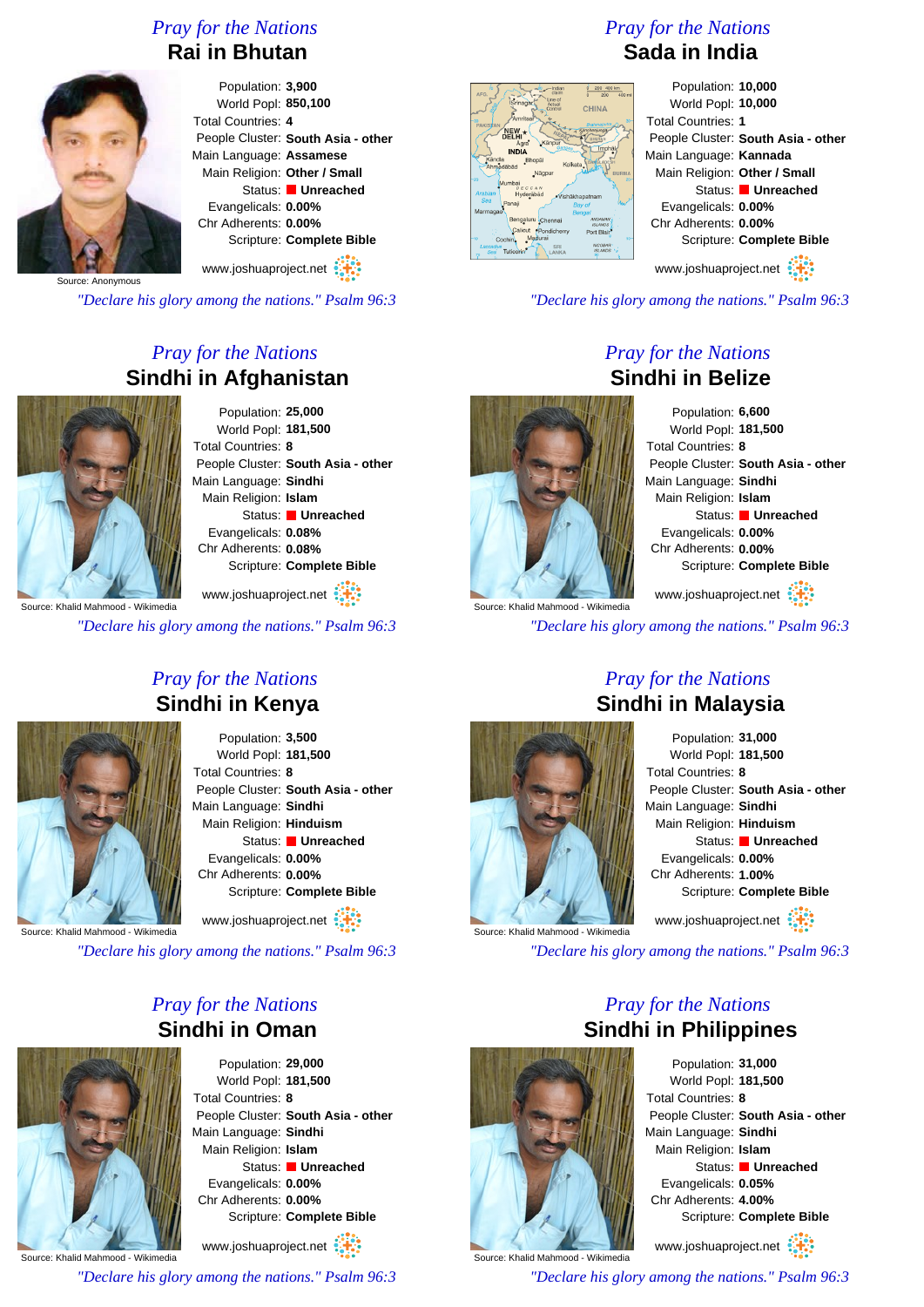# *Pray for the Nations* **Sindhi in Singapore**



Population: **4,400** World Popl: **181,500** Total Countries: **8** People Cluster: **South Asia - other** Main Language: **Sindhi** Main Religion: **Hinduism** Status: **Unreached** Evangelicals: **0.00%** Chr Adherents: **0.00%** Scripture: **Complete Bible**

www.joshuaproject.net

Source: Khalid Mahmood - Wikimedia

*"Declare his glory among the nations." Psalm 96:3*

# *Pray for the Nations* **South Asian, general in Andorra**



Population: **600** World Popl: **12,348,300** Total Countries: **59** People Cluster: **South Asia - other** Main Language: **Hindi** Main Religion: **Hinduism** Status: **Unreached** Evangelicals: **0.30%** Chr Adherents: **1.00%** Scripture: **Complete Bible**

Source: pxhere www.joshuaproject.net

*"Declare his glory among the nations." Psalm 96:3*

# *Pray for the Nations* **South Asian, general in Barbados**



Population: **4,000** World Popl: **12,348,300** Total Countries: **59** People Cluster: **South Asia - other** Main Language: **Hindi** Main Religion: **Islam** Status: **Unreached** Evangelicals: **1.50%** Chr Adherents: **4.00%** Scripture: **Complete Bible** www.joshuaproject.net

Source: pxhere

*"Declare his glory among the nations." Psalm 96:3*

# *Pray for the Nations* **South Asian, general in China, Hong Kong**



Population: **43,000** World Popl: **12,348,300** Total Countries: **59** People Cluster: **South Asia - other** Main Language: **Language unknown** Main Religion: **Hinduism** Status: **Unreached** Evangelicals: **0.80%** Chr Adherents: **2.00%** Scripture: **Unspecified**

Source: pxhere www.joshuaproject.net *"Declare his glory among the nations." Psalm 96:3*

# *Pray for the Nations* **Sindhi in United States**



Population: **51,000** World Popl: **181,500** Total Countries: **8** People Cluster: **South Asia - other** Main Language: **Sindhi** Main Religion: **Hinduism** Status: **Unreached** Evangelicals: **0.08%** Chr Adherents: **1.00%** Scripture: **Complete Bible**

www.joshuaproject.net

*"Declare his glory among the nations." Psalm 96:3*

# *Pray for the Nations* **South Asian, general in Austria**



Population: **23,000** World Popl: **12,348,300** Total Countries: **59** People Cluster: **South Asia - other** Main Language: **Hindi** Main Religion: **Hinduism** Status: **Unreached** Evangelicals: **0.60%** Chr Adherents: **5.00%** Scripture: **Complete Bible**

www.joshuaproject.net

*"Declare his glory among the nations." Psalm 96:3*

# *Pray for the Nations*

# **South Asian, general in Belgium**



Population: **32,000** World Popl: **12,348,300** Total Countries: **59** People Cluster: **South Asia - other** Main Language: **Urdu** Main Religion: **Islam** Status: **Unreached** Evangelicals: **0.80%** Chr Adherents: **2.00%** Scripture: **Complete Bible** www.joshuaproject.net

*"Declare his glory among the nations." Psalm 96:3*

# *Pray for the Nations* **South Asian, general in Congo, DRC**



Source: pxhere

Population: **202,000** World Popl: **12,348,300** Total Countries: **59** People Cluster: **South Asia - other** Main Language: **Hindi** Main Religion: **Hinduism** Status: **Unreached** Evangelicals: **0.04%** Chr Adherents: **1.00%** Scripture: **Complete Bible**

www.joshuaproject.net

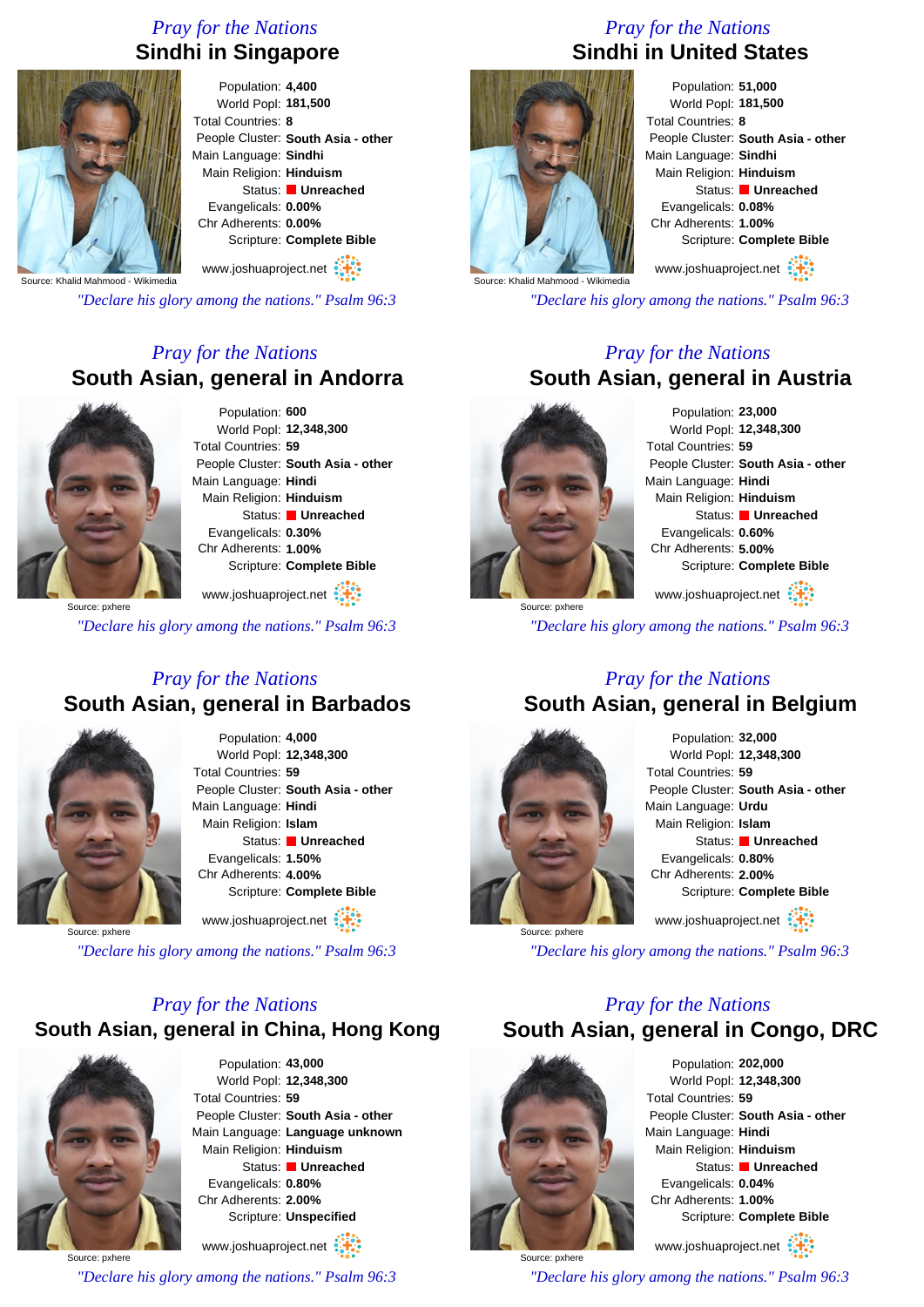# *Pray for the Nations* **South Asian, general in Côte d'Ivoire**



Population: **2,700** World Popl: **12,348,300** Total Countries: **59** People Cluster: **South Asia - other** Main Language: **Hindi** Main Religion: **Hinduism** Status: **Unreached** Evangelicals: **0.00%** Chr Adherents: **1.00%** Scripture: **Complete Bible**

www.joshuaproject.net

Source: pxhere

*"Declare his glory among the nations." Psalm 96:3*

# *Pray for the Nations* **South Asian, general in Cyprus**



Population: **15,000** World Popl: **12,348,300** Total Countries: **59** People Cluster: **South Asia - other** Main Language: **Hindi** Main Religion: **Buddhism** Status: **Unreached** Evangelicals: **0.40%** Chr Adherents: **3.00%** Scripture: **Complete Bible**

Source: pxhere www.joshuaproject.net

*"Declare his glory among the nations." Psalm 96:3*

#### *Pray for the Nations* **South Asian, general in Djibouti**



Population: **2,000** World Popl: **12,348,300** Total Countries: **59** People Cluster: **South Asia - other** Main Language: **Hindi** Main Religion: **Islam** Status: **Unreached** Evangelicals: **0.00%** Chr Adherents: **0.00%** Scripture: **Complete Bible** www.joshuaproject.net

Source: pxhere

*"Declare his glory among the nations." Psalm 96:3*

#### *Pray for the Nations* **South Asian, general in Equatorial Guinea**



Population: **1,500** World Popl: **12,348,300** Total Countries: **59** People Cluster: **South Asia - other** Main Language: **Hindi** Main Religion: **Hinduism** Status: **Unreached** Evangelicals: **0.00%** Chr Adherents: **0.00%** Scripture: **Complete Bible**

Source: pxhere www.joshuaproject.net *"Declare his glory among the nations." Psalm 96:3*

# *Pray for the Nations* **South Asian, general in Cuba**



Population: **34,000** World Popl: **12,348,300** Total Countries: **59** People Cluster: **South Asia - other** Main Language: **Hindi** Main Religion: **Hinduism** Status: **Unreached** Evangelicals: **0.20%** Chr Adherents: **3.00%** Scripture: **Complete Bible**

www.joshuaproject.net

*"Declare his glory among the nations." Psalm 96:3*

# *Pray for the Nations*

# **South Asian, general in Denmark**



Population: **63,000** World Popl: **12,348,300** Total Countries: **59** People Cluster: **South Asia - other** Main Language: **Urdu** Main Religion: **Islam** Status: **Unreached** Evangelicals: **0.50%** Chr Adherents: **3.00%** Scripture: **Complete Bible** www.joshuaproject.net

Source: pxhere

*"Declare his glory among the nations." Psalm 96:3*

#### *Pray for the Nations* **South Asian, general in Egypt**



Population: **5,100** World Popl: **12,348,300** Total Countries: **59** People Cluster: **South Asia - other** Main Language: **Urdu** Main Religion: **Islam** Status: **Unreached** Evangelicals: **0.00%** Chr Adherents: **0.00%** Scripture: **Complete Bible** www.joshuaproject.net

*"Declare his glory among the nations." Psalm 96:3*

#### *Pray for the Nations* **South Asian, general in Finland**



Source: pxhere

Population: **11,000** World Popl: **12,348,300** Total Countries: **59** People Cluster: **South Asia - other** Main Language: **Hindi** Main Religion: **Hinduism** Status: **Unreached** Evangelicals: **2.00%** Chr Adherents: **4.00%** Scripture: **Complete Bible**

www.joshuaproject.net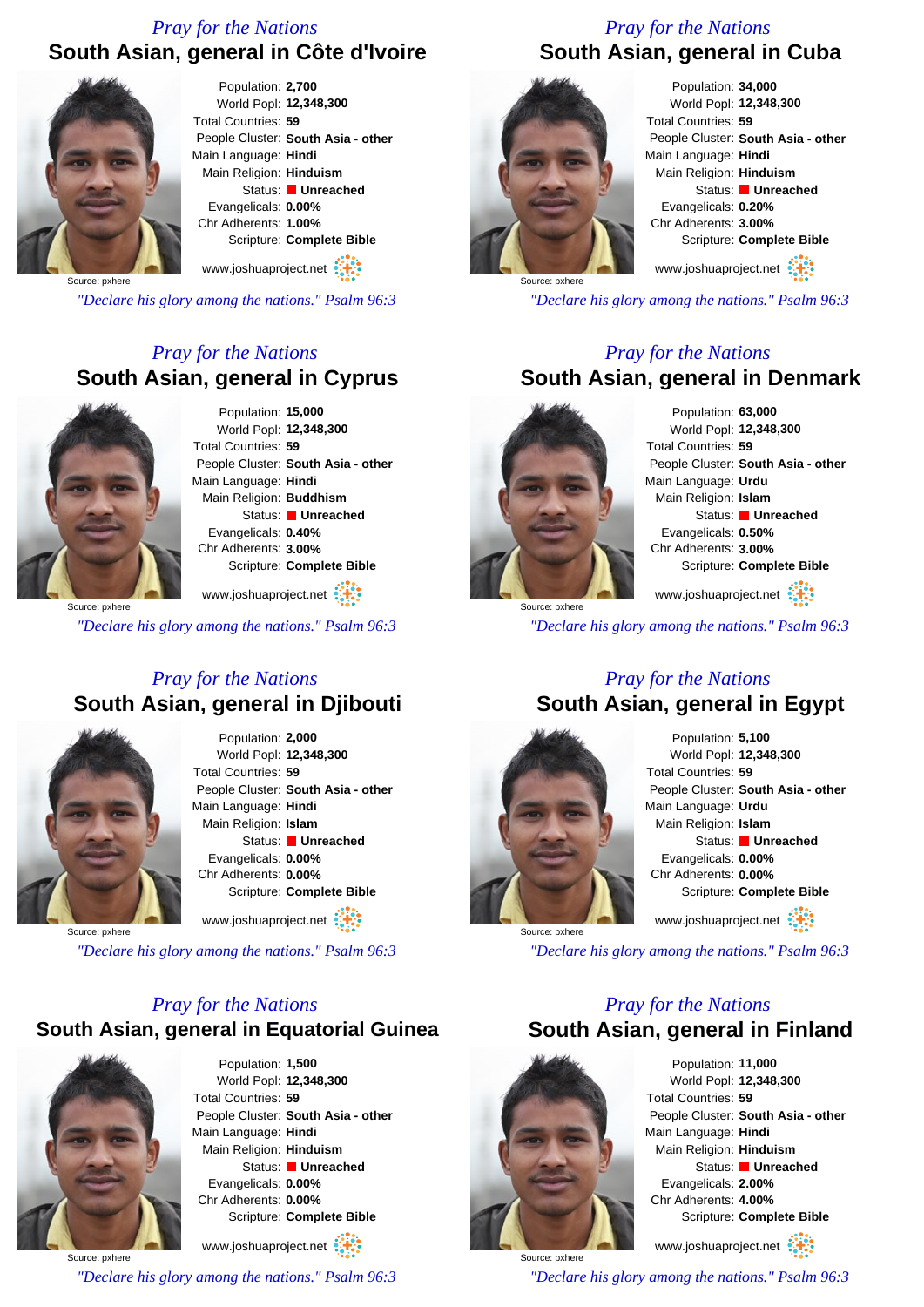# *Pray for the Nations* **South Asian, general in France**



Population: **276,000** World Popl: **12,348,300** Total Countries: **59** People Cluster: **South Asia - other** Main Language: **Hindi** Main Religion: **Hinduism** Status: **Unreached** Evangelicals: **0.20%** Chr Adherents: **4.00%** Scripture: **Complete Bible** www.joshuaproject.net

Source: pxhere

*"Declare his glory among the nations." Psalm 96:3*

# *Pray for the Nations* **South Asian, general in Ghana**



Population: **13,000** World Popl: **12,348,300** Total Countries: **59** People Cluster: **South Asia - other** Main Language: **Hindi** Main Religion: **Hinduism** Status: **Unreached** Evangelicals: **0.10%** Chr Adherents: **1.00%** Scripture: **Complete Bible**

Source: pxhere www.joshuaproject.net

*"Declare his glory among the nations." Psalm 96:3*

# *Pray for the Nations* **South Asian, general in Greece**



Population: **119,000** World Popl: **12,348,300** Total Countries: **59** People Cluster: **South Asia - other** Main Language: **Urdu** Main Religion: **Islam** Status: **Unreached** Evangelicals: **0.70%** Chr Adherents: **4.00%** Scripture: **Complete Bible** www.joshuaproject.net

Source: pxhere

*"Declare his glory among the nations." Psalm 96:3*

# *Pray for the Nations* **South Asian, general in Ireland**



Population: **32,000** World Popl: **12,348,300** Total Countries: **59** People Cluster: **South Asia - other** Main Language: **Hindi** Main Religion: **Hinduism** Status: **Unreached** Evangelicals: **0.50%** Chr Adherents: **3.00%** Scripture: **Complete Bible**

Source: pxhere www.joshuaproject.net

*"Declare his glory among the nations." Psalm 96:3*

# *Pray for the Nations* **South Asian, general in Germany**



Population: **196,000** World Popl: **12,348,300** Total Countries: **59** People Cluster: **South Asia - other** Main Language: **Hindi** Main Religion: **Hinduism** Status: **Unreached** Evangelicals: **0.20%** Chr Adherents: **3.00%** Scripture: **Complete Bible**

www.joshuaproject.net

*"Declare his glory among the nations." Psalm 96:3*

#### *Pray for the Nations* **South Asian, general in Gibraltar**



Source: pxhere

Population: **700** World Popl: **12,348,300** Total Countries: **59** People Cluster: **South Asia - other** Main Language: **Hindi** Main Religion: **Hinduism** Status: **Unreached** Evangelicals: **0.00%** Chr Adherents: **4.00%** Scripture: **Complete Bible**

www.joshuaproject.net

*"Declare his glory among the nations." Psalm 96:3*

# *Pray for the Nations* **South Asian, general in Iceland**



Population: **600** World Popl: **12,348,300** Total Countries: **59** People Cluster: **South Asia - other** Main Language: **Hindi** Main Religion: **Hinduism** Status: **Unreached** Evangelicals: **2.00%** Chr Adherents: **4.00%** Scripture: **Complete Bible** www.joshuaproject.net

*"Declare his glory among the nations." Psalm 96:3*

# *Pray for the Nations* **South Asian, general in Italy**



Source: pxhere

Population: **423,000** World Popl: **12,348,300** Total Countries: **59** People Cluster: **South Asia - other** Main Language: **Urdu** Main Religion: **Islam** Status: **Unreached** Evangelicals: **0.50%** Chr Adherents: **4.00%** Scripture: **Complete Bible**

www.joshuaproject.net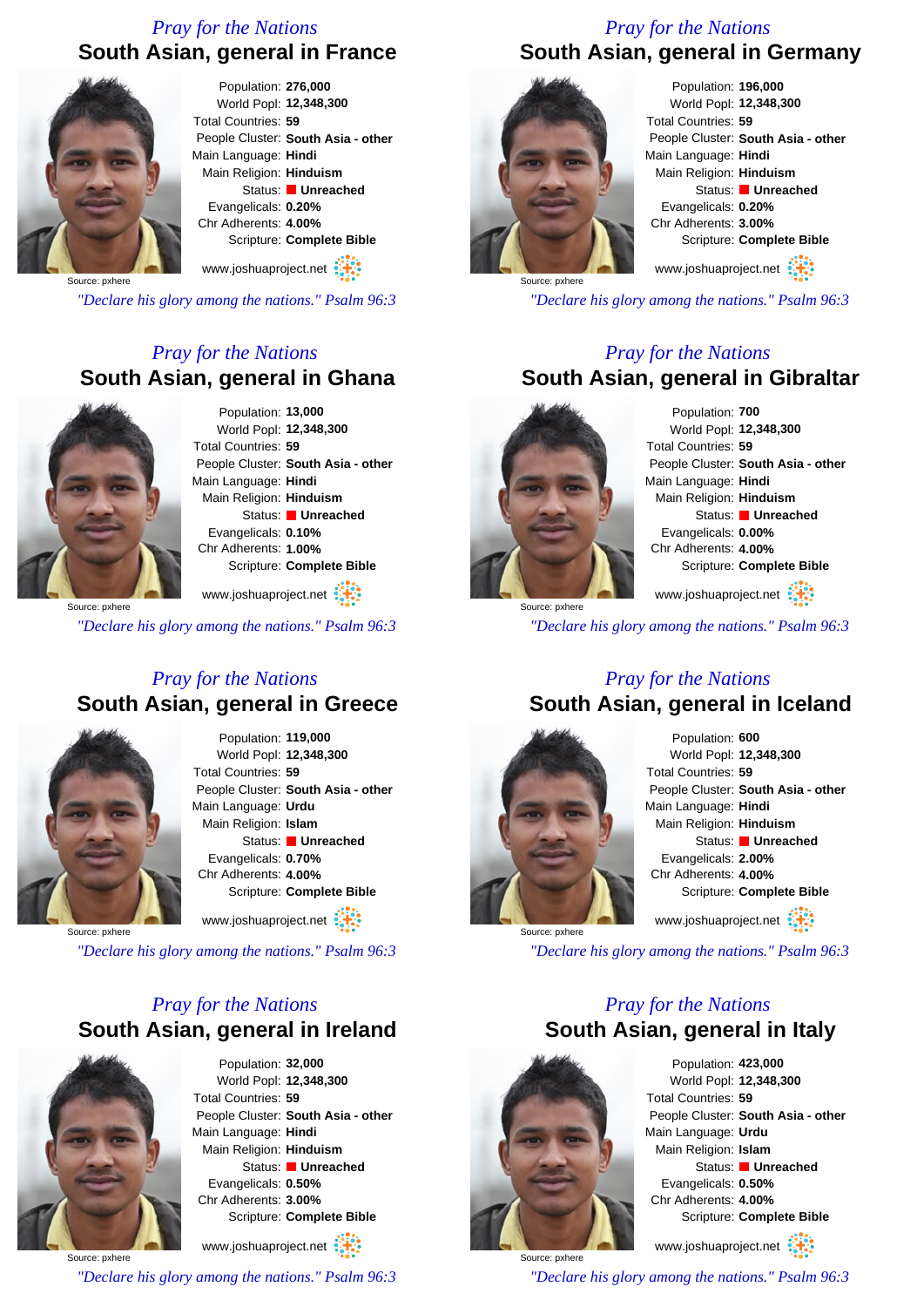# *Pray for the Nations*

# **South Asian, general in Kazakhstan**



Population: **1,900** World Popl: **12,348,300** Total Countries: **59** People Cluster: **South Asia - other** Main Language: **Hindi** Main Religion: **Hinduism** Status: **Unreached** Evangelicals: **0.00%** Chr Adherents: **5.00%** Scripture: **Complete Bible**

www.joshuaproject.net

Source: pxhere

*"Declare his glory among the nations." Psalm 96:3*

# *Pray for the Nations* **South Asian, general in Kuwait**



Population: **1,367,000** World Popl: **12,348,300** Total Countries: **59** People Cluster: **South Asia - other** Main Language: **Hindi** Main Religion: **Hinduism** Status: **Unreached** Evangelicals: **0.67%** Chr Adherents: **2.00%** Scripture: **Complete Bible**

Source: pxhere www.joshuaproject.net

*"Declare his glory among the nations." Psalm 96:3*

# *Pray for the Nations* **South Asian, general in Maldives**



Population: **5,000** World Popl: **12,348,300** Total Countries: **59** People Cluster: **South Asia - other** Main Language: **Hindi** Main Religion: **Hinduism** Status: **Unreached** Evangelicals: **0.50%** Chr Adherents: **2.00%** Scripture: **Complete Bible** www.joshuaproject.net

Source: pxhere

*"Declare his glory among the nations." Psalm 96:3*

# *Pray for the Nations* **South Asian, general in New Zealand**



Population: **165,000** World Popl: **12,348,300** Total Countries: **59** People Cluster: **South Asia - other** Main Language: **English** Main Religion: **Hinduism** Status: **Unreached** Evangelicals: **2.00%** Chr Adherents: **4.00%** Scripture: **Complete Bible**

Source: pxhere www.joshuaproject.net *"Declare his glory among the nations." Psalm 96:3*

# *Pray for the Nations* **South Asian, general in Korea, South**



Population: **101,000** World Popl: **12,348,300** Total Countries: **59** People Cluster: **South Asia - other** Main Language: **Language unknown** Main Religion: **Hinduism** Status: **Unreached** Evangelicals: **1.00%** Chr Adherents: **2.00%** Scripture: **Unspecified**

www.joshuaproject.net

*"Declare his glory among the nations." Psalm 96:3*

# *Pray for the Nations*

# **South Asian, general in Luxembourg**



Population: **1,300** World Popl: **12,348,300** Total Countries: **59** People Cluster: **South Asia - other** Main Language: **Hindi** Main Religion: **Hinduism** Status: **Unreached** Evangelicals: **2.00%** Chr Adherents: **4.00%** Scripture: **Complete Bible** www.joshuaproject.net

Source: pxhere *"Declare his glory among the nations." Psalm 96:3*

# *Pray for the Nations*

# **South Asian, general in Netherlands**



Population: **224,000** World Popl: **12,348,300** Total Countries: **59** People Cluster: **South Asia - other** Main Language: **Hindi** Main Religion: **Hinduism** Status: **Unreached** Evangelicals: **1.00%** Chr Adherents: **4.00%** Scripture: **Complete Bible** www.joshuaproject.net

*"Declare his glory among the nations." Psalm 96:3*

#### *Pray for the Nations* **South Asian, general in Norway**



Population: **28,000** World Popl: **12,348,300** Total Countries: **59** People Cluster: **South Asia - other** Main Language: **Urdu** Main Religion: **Islam** Status: **Unreached** Evangelicals: **0.70%** Chr Adherents: **3.00%** Scripture: **Complete Bible** www.joshuaproject.net

Source: pxhere *"Declare his glory among the nations." Psalm 96:3*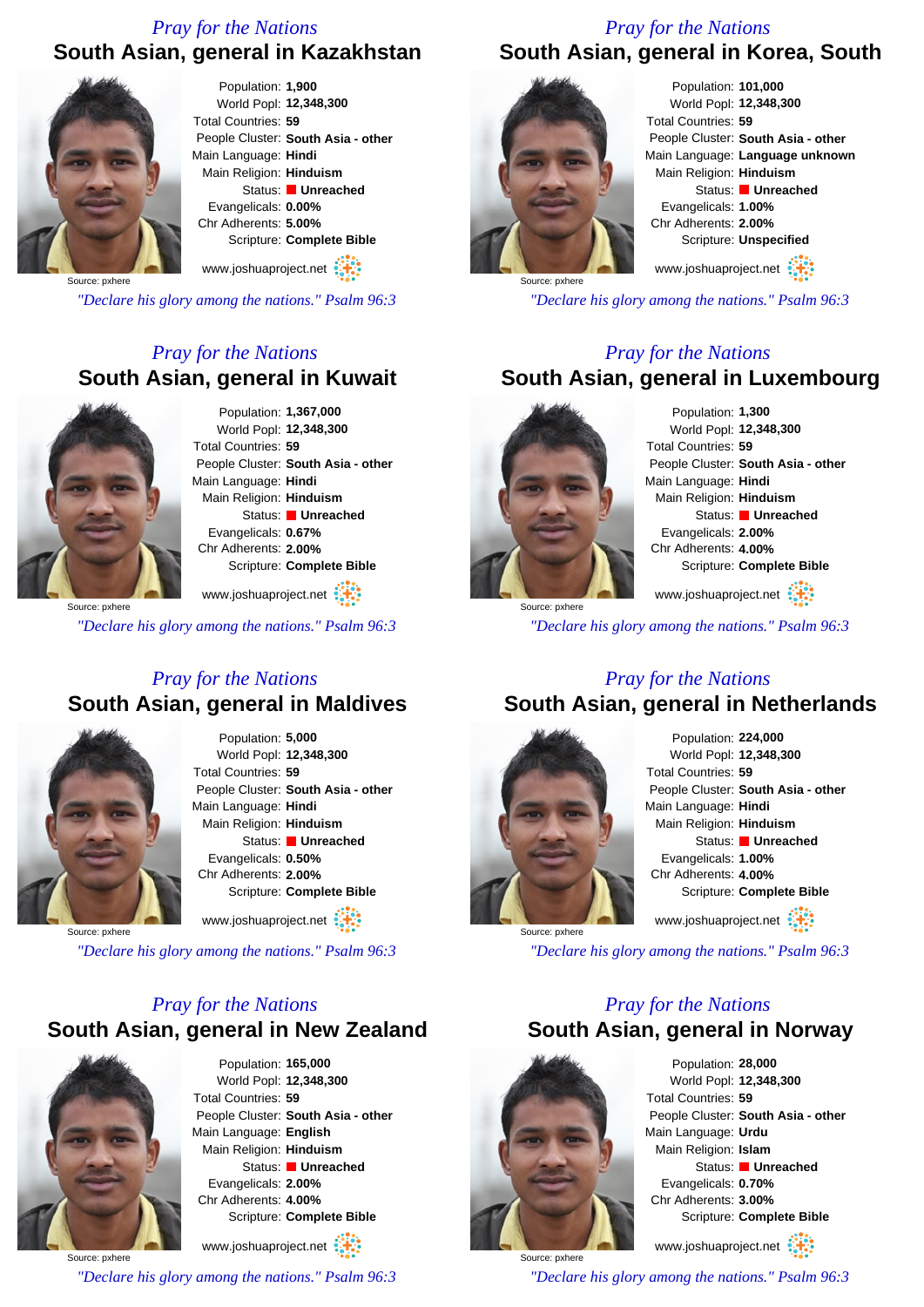# *Pray for the Nations* **South Asian, general in Philippines**



Population: **4,500** World Popl: **12,348,300** Total Countries: **59** People Cluster: **South Asia - other** Main Language: **Hindi** Main Religion: **Hinduism** Status: **Unreached** Evangelicals: **0.10%** Chr Adherents: **2.00%** Scripture: **Complete Bible**

www.joshuaproject.net

Source: pxhere

*"Declare his glory among the nations." Psalm 96:3*

# *Pray for the Nations* **South Asian, general in Portugal**



Population: **79,000** World Popl: **12,348,300** Total Countries: **59** People Cluster: **South Asia - other** Main Language: **Hindi** Main Religion: **Hinduism** Status: **Unreached** Evangelicals: **2.00%** Chr Adherents: **5.00%** Scripture: **Complete Bible**

Source: pxhere www.joshuaproject.net

*"Declare his glory among the nations." Psalm 96:3*

# *Pray for the Nations* **South Asian, general in Russia**



Population: **36,000** World Popl: **12,348,300** Total Countries: **59** People Cluster: **South Asia - other** Main Language: **Hindi** Main Religion: **Hinduism** Status: **Unreached** Evangelicals: **0.30%** Chr Adherents: **3.00%** Scripture: **Complete Bible** www.joshuaproject.net

Source: pxhere

*"Declare his glory among the nations." Psalm 96:3*

# *Pray for the Nations* **South Asian, general in Somalia**



Population: **23,000** World Popl: **12,348,300** Total Countries: **59** People Cluster: **South Asia - other** Main Language: **Gujarati** Main Religion: **Islam** Status: **Unreached** Evangelicals: **0.09%** Chr Adherents: **0.25%** Scripture: **Complete Bible**

Source: pxhere www.joshuaproject.net

*"Declare his glory among the nations." Psalm 96:3*

# *Pray for the Nations* **South Asian, general in Poland**



Population: **3,300** World Popl: **12,348,300** Total Countries: **59** People Cluster: **South Asia - other** Main Language: **Hindi** Main Religion: **Hinduism** Status: **Unreached** Evangelicals: **2.00%** Chr Adherents: **4.00%** Scripture: **Complete Bible**

www.joshuaproject.net

*"Declare his glory among the nations." Psalm 96:3*

# *Pray for the Nations*



Population: **1,500** World Popl: **12,348,300** Total Countries: **59** People Cluster: **South Asia - other** Main Language: **Hindi** Main Religion: **Hinduism** Status: **Unreached** Evangelicals: **2.00%** Chr Adherents: **5.00%** Scripture: **Complete Bible** www.joshuaproject.net

*"Declare his glory among the nations." Psalm 96:3*

#### *Pray for the Nations* **South Asian, general in Sierra Leone**



Population: **16,000** World Popl: **12,348,300** Total Countries: **59** People Cluster: **South Asia - other** Main Language: **Hindi** Main Religion: **Hinduism** Status: **Unreached** Evangelicals: **0.20%** Chr Adherents: **4.00%** Scripture: **Complete Bible** www.joshuaproject.net

*"Declare his glory among the nations." Psalm 96:3*

#### *Pray for the Nations* **South Asian, general in Spain**



Population: **126,000** World Popl: **12,348,300** Total Countries: **59** People Cluster: **South Asia - other** Main Language: **Urdu** Main Religion: **Islam** Status: **Unreached** Evangelicals: **1.00%** Chr Adherents: **5.00%** Scripture: **Complete Bible** www.joshuaproject.net

Source: pxhere *"Declare his glory among the nations." Psalm 96:3*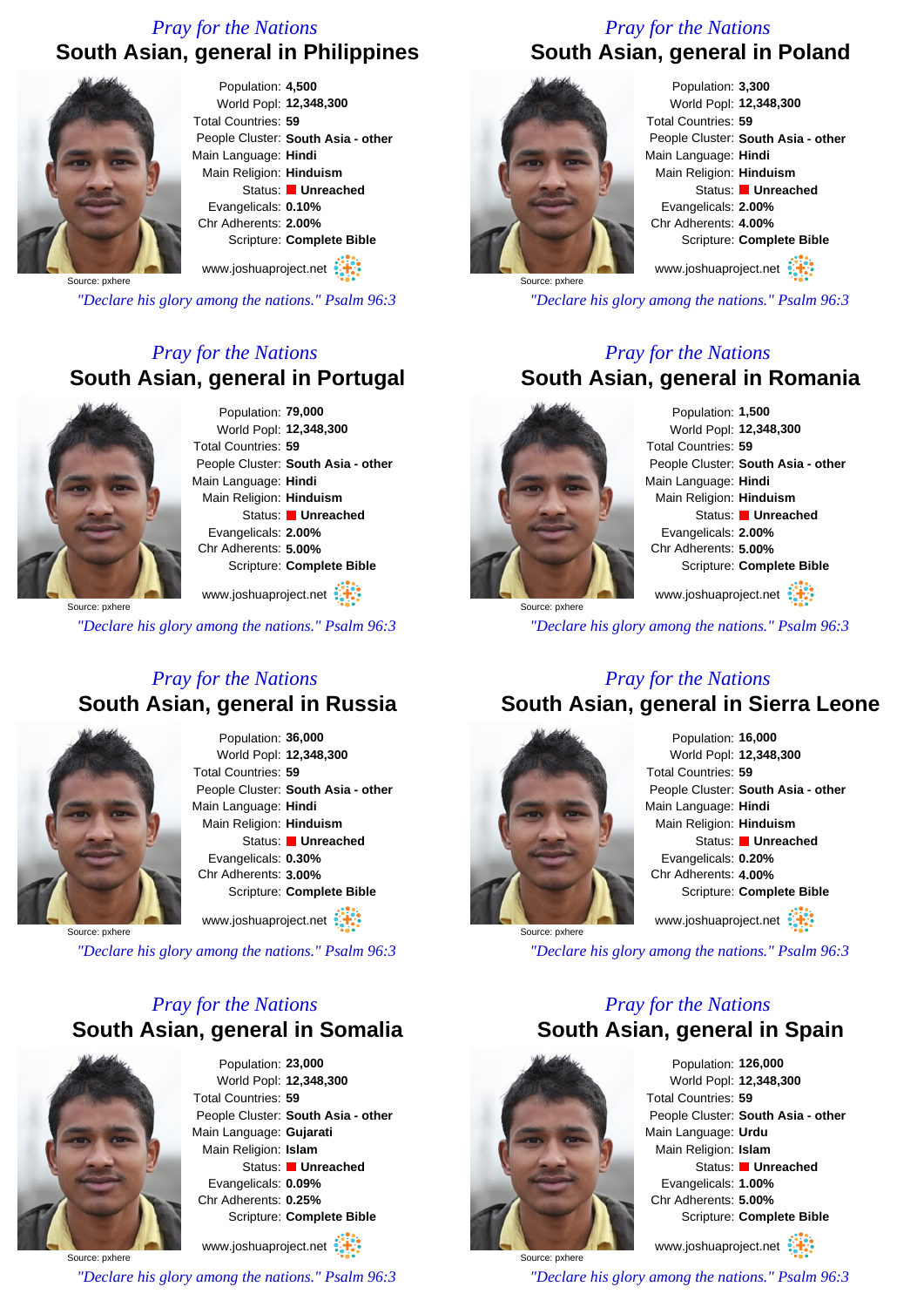# *Pray for the Nations* **South Asian, general in Sweden**



Population: **62,000** World Popl: **12,348,300** Total Countries: **59** People Cluster: **South Asia - other** Main Language: **Hindi** Main Religion: **Hinduism** Status: **Unreached** Evangelicals: **0.50%** Chr Adherents: **5.00%** Scripture: **Complete Bible**

www.joshuaproject.net

Source: pxhere

*"Declare his glory among the nations." Psalm 96:3*

# *Pray for the Nations* **South Asian, general in UAE**



Source: pxhere

Population: **4,013,000** World Popl: **12,348,300** Total Countries: **59** People Cluster: **South Asia - other** Main Language: **Hindi** Main Religion: **Hinduism** Status: **Unreached** Evangelicals: **0.70%** Chr Adherents: **4.00%** Scripture: **Complete Bible**

www.joshuaproject.net

*"Declare his glory among the nations." Psalm 96:3*

# *Pray for the Nations* **South Asian, general in Uzbekistan**



Population: **1,300** World Popl: **12,348,300** Total Countries: **59** People Cluster: **South Asia - other** Main Language: **Hindi** Main Religion: **Hinduism** Status: **Unreached** Evangelicals: **0.00%** Chr Adherents: **1.00%** Scripture: **Complete Bible** www.joshuaproject.net

Source: pxhere

*"Declare his glory among the nations." Psalm 96:3*

# *Pray for the Nations* **South Asian, Telugu-speaking in Kuwait**



Population: **700** World Popl: **1,158,500** Total Countries: **11** People Cluster: **South Asia - other** Main Language: **Telugu** Main Religion: **Hinduism** Status: **Unreached** Evangelicals: **1.00%** Chr Adherents: **4.00%** Scripture: **Complete Bible**

Source: Kerry Olson www.joshuaproject.net *"Declare his glory among the nations." Psalm 96:3*

# *Pray for the Nations* **South Asian, general in Switzerland**



Population: **77,000** World Popl: **12,348,300** Total Countries: **59** People Cluster: **South Asia - other** Main Language: **Sinhala** Main Religion: **Buddhism** Status: **Unreached** Evangelicals: **1.50%** Chr Adherents: **5.00%** Scripture: **Complete Bible**

www.joshuaproject.net

*"Declare his glory among the nations." Psalm 96:3*

#### *Pray for the Nations*

# **South Asian, general in United Kingdom**



Source: pxhere

Population: **3,086,000** World Popl: **12,348,300** Total Countries: **59** People Cluster: **South Asia - other** Main Language: **Hindi** Main Religion: **Hinduism** Status: **Unreached** Evangelicals: **1.50%** Chr Adherents: **3.00%** Scripture: **Complete Bible**

www.joshuaproject.net

*"Declare his glory among the nations." Psalm 96:3*

# *Pray for the Nations* **South Asian, general in Yemen**



Population: **330,000** World Popl: **12,348,300** Total Countries: **59** People Cluster: **South Asia - other** Main Language: **Hindi** Main Religion: **Islam** Status: **Unreached** Evangelicals: **0.05%** Chr Adherents: **1.00%** Scripture: **Complete Bible** www.joshuaproject.net

*"Declare his glory among the nations." Psalm 96:3*

# *Pray for the Nations*

**South Asian, Telugu-speaking in Malaysia**



Population: **122,000** World Popl: **1,158,500** Total Countries: **11** People Cluster: **South Asia - other** Main Language: **Telugu** Main Religion: **Hinduism** Status: **Unreached** Evangelicals: **1.50%** Chr Adherents: **4.00%** Scripture: **Complete Bible**

www.joshuaproject.net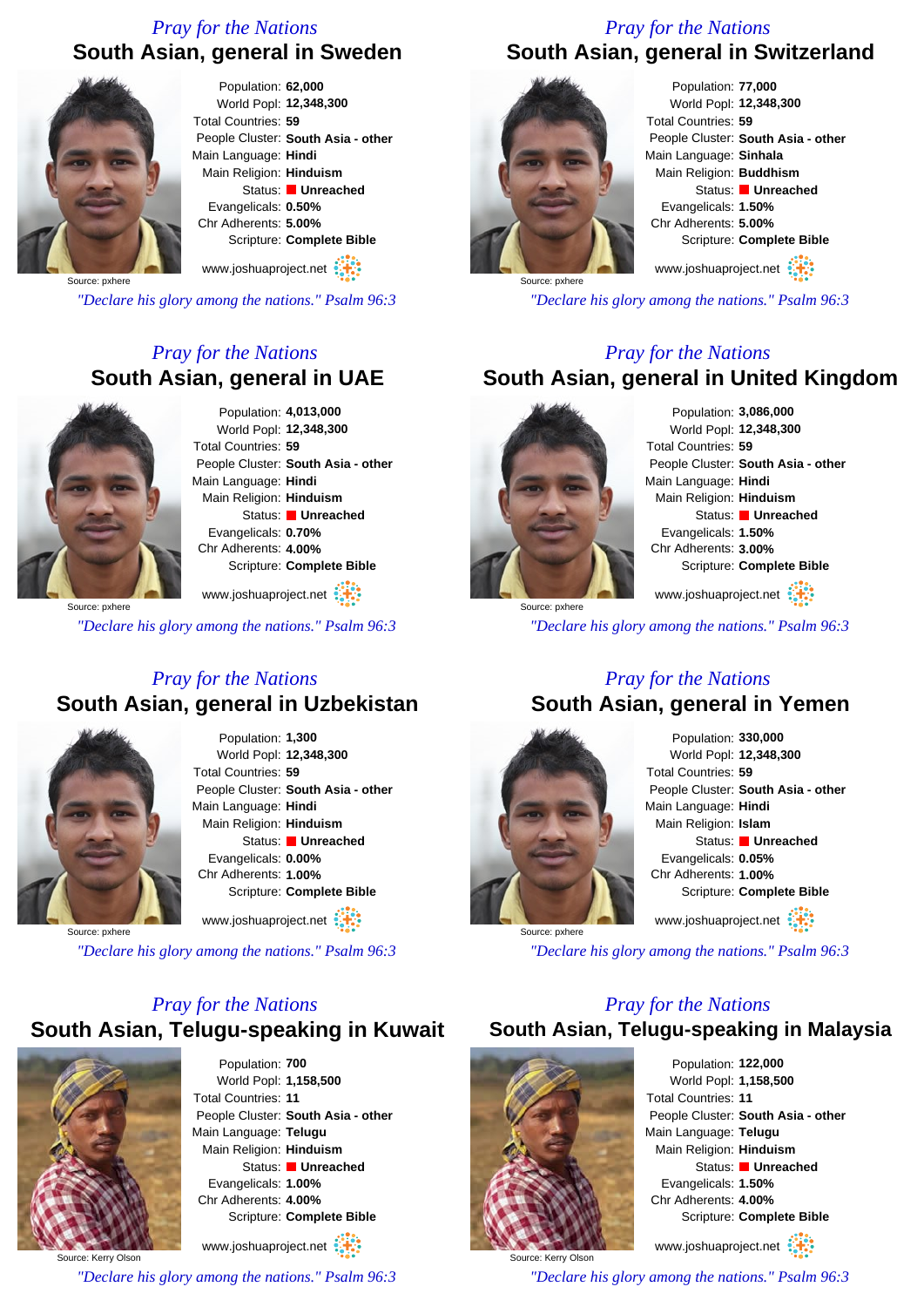#### *Pray for the Nations*

# *Pray for the Nations*

#### **South Asian, Telugu-speaking in Mauritius South Asian, Telugu-speaking in New Zealand**



Population: **19,000** World Popl: **1,158,500** Total Countries: **11** People Cluster: **South Asia - other** Main Language: **Telugu** Main Religion: **Hinduism** Status: **Unreached** Evangelicals: **1.00%** Chr Adherents: **3.00%** Scripture: **Complete Bible** www.joshuaproject.net

Source: Kerry Olson

*"Declare his glory among the nations." Psalm 96:3*

#### *Pray for the Nations*

#### **South Asian, Telugu-speaking in Saudi Arabia**



Population: **371,000** World Popl: **1,158,500** Total Countries: **11** People Cluster: **South Asia - other** Main Language: **Telugu** Main Religion: **Hinduism** Status: **Unreached** Evangelicals: **0.60%** Chr Adherents: **3.00%** Scripture: **Complete Bible**

www.joshuaproject.net

*"Declare his glory among the nations." Psalm 96:3*

#### *Pray for the Nations* **Urdu in Australia**



Population: **72,000** World Popl: **2,144,000** Total Countries: **24** People Cluster: **South Asia - other** Main Language: **Urdu** Main Religion: **Islam** Status: **Unreached** Evangelicals: **0.00%** Chr Adherents: **0.00%** Scripture: **Complete Bible**

www.joshuaproject.net

Source: Muzaffar Somro - Pixabay

*"Declare his glory among the nations." Psalm 96:3*

# *Pray for the Nations* **Urdu in Belgium**



Population: **9,600** World Popl: **2,144,000** Total Countries: **24** People Cluster: **South Asia - other** Main Language: **Urdu** Main Religion: **Islam** Status: **Unreached** Evangelicals: **0.00%** Chr Adherents: **0.00%** Scripture: **Complete Bible**

Source: Muzaffar Somro - Pixabay www.joshuaproject.net *"Declare his glory among the nations." Psalm 96:3*



Population: **4,900** World Popl: **1,158,500** Total Countries: **11** People Cluster: **South Asia - other** Main Language: **Telugu** Main Religion: **Hinduism** Status: **Unreached** Evangelicals: **0.60%** Chr Adherents: **3.00%** Scripture: **Complete Bible**

www.joshuaproject.net

*"Declare his glory among the nations." Psalm 96:3*

#### *Pray for the Nations*

#### **South Asian, Telugu-speaking in United States**



Population: **425,000** World Popl: **1,158,500** Total Countries: **11** People Cluster: **South Asia - other** Main Language: **Telugu** Main Religion: **Hinduism** Status: **Unreached** Evangelicals: **0.60%** Chr Adherents: **3.00%** Scripture: **Complete Bible**

www.joshuaproject.net

*"Declare his glory among the nations." Psalm 96:3*



# *Pray for the Nations* **Urdu in Bahrain**

Population: **80,000** World Popl: **2,144,000** Total Countries: **24** People Cluster: **South Asia - other** Main Language: **Urdu** Main Religion: **Islam** Status: **Unreached** Evangelicals: **0.01%** Chr Adherents: **0.01%** Scripture: **Complete Bible** www.joshuaproject.net

Source: Muzaffar Somro - Pixabay

*"Declare his glory among the nations." Psalm 96:3*

# *Pray for the Nations* **Urdu in Canada**



www.joshuaproject.net

*"Declare his glory among the nations." Psalm 96:3*



Source: Muzaffar Somro - Pixabay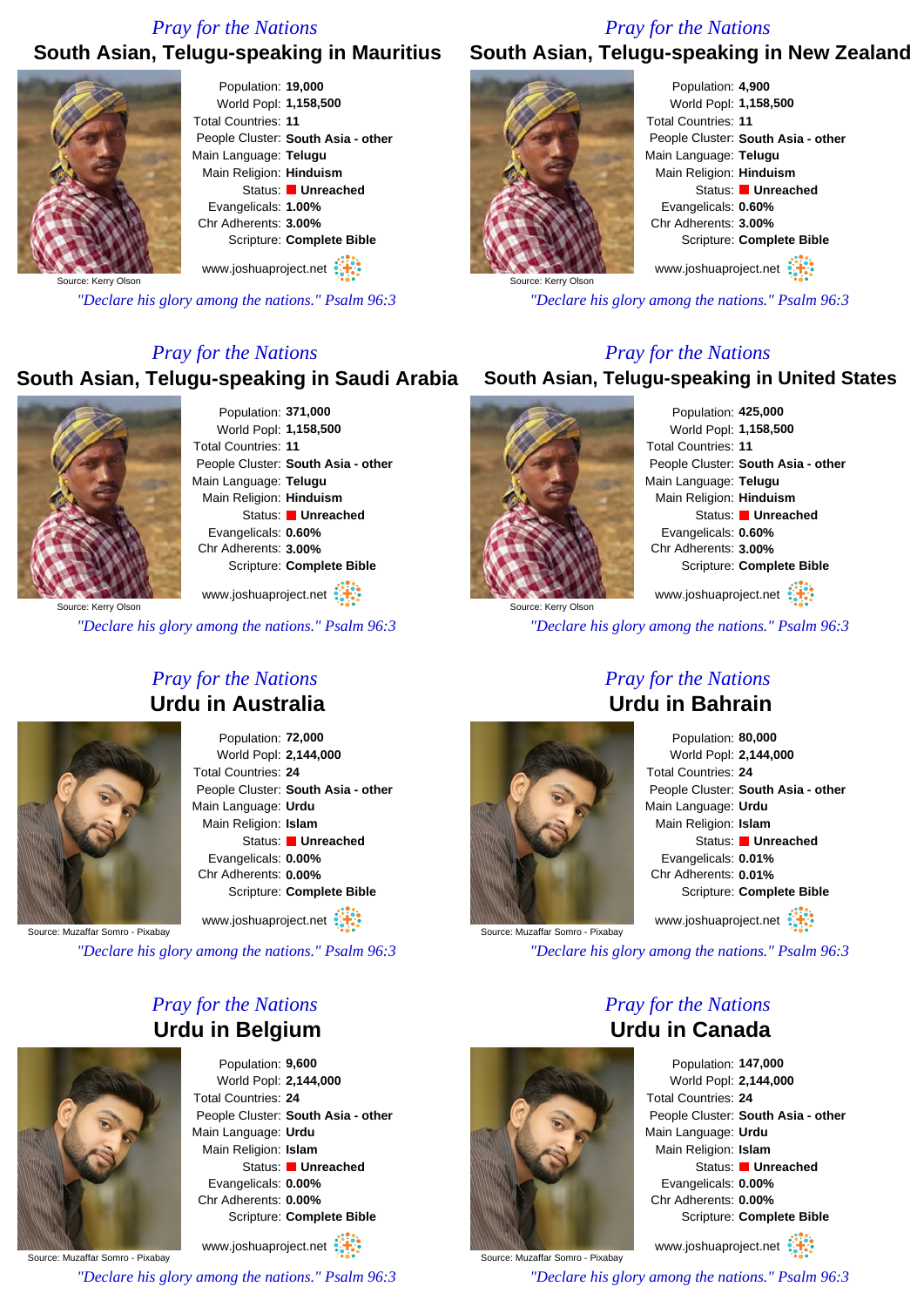# *Pray for the Nations* **Urdu in Denmark**



Population: **15,000** World Popl: **2,144,000** Total Countries: **24** People Cluster: **South Asia - other** Main Language: **Urdu** Main Religion: **Islam** Status: **Unreached** Evangelicals: **0.00%** Chr Adherents: **0.00%** Scripture: **Complete Bible**

Source: Muzaffar Somro - Pixabay www.joshuaproject.net

*"Declare his glory among the nations." Psalm 96:3*

# *Pray for the Nations* **Urdu in Germany**



Population: **23,000** World Popl: **2,144,000** Total Countries: **24** People Cluster: **South Asia - other** Main Language: **Urdu** Main Religion: **Islam** Status: **Unreached** Evangelicals: **0.00%** Chr Adherents: **0.00%** Scripture: **Complete Bible**

www.joshuaproject.net

*"Declare his glory among the nations." Psalm 96:3*

# *Pray for the Nations* **Urdu, Islami in Iran**



Population: **92,000** World Popl: **2,144,000** Total Countries: **24** People Cluster: **South Asia - other** Main Language: **Urdu** Main Religion: **Islam** Status: **Unreached** Evangelicals: **0.00%** Chr Adherents: **0.00%** Scripture: **Complete Bible**

www.joshuaproject.net

Source: Muzaffar Somro - Pixabay

*"Declare his glory among the nations." Psalm 96:3*

# *Pray for the Nations* **Urdu in Ireland**



Population: **7,900** World Popl: **2,144,000** Total Countries: **24** People Cluster: **South Asia - other** Main Language: **Urdu** Main Religion: **Islam** Status: **Unreached** Evangelicals: **0.00%** Chr Adherents: **0.00%** Scripture: **Complete Bible**

Source: Muzaffar Somro - Pixabay www.joshuaproject.net *"Declare his glory among the nations." Psalm 96:3*

# *Pray for the Nations* **Urdu in Fiji**



Population: **4,500** World Popl: **2,144,000** Total Countries: **24** People Cluster: **South Asia - other** Main Language: **Urdu** Main Religion: **Islam** Status: **Unreached** Evangelicals: **0.70%** Chr Adherents: **3.00%** Scripture: **Complete Bible**

www.joshuaproject.net

*"Declare his glory among the nations." Psalm 96:3*

# *Pray for the Nations* **Urdu in Guyana**



Source: Muzaffar Somro - Pixabay

Population: **4,000** World Popl: **2,144,000** Total Countries: **24** People Cluster: **South Asia - other** Main Language: **Urdu** Main Religion: **Islam** Status: **Unreached** Evangelicals: **0.00%** Chr Adherents: **0.00%** Scripture: **Complete Bible**

www.joshuaproject.net

*"Declare his glory among the nations." Psalm 96:3*

# *Pray for the Nations*



Population: **4,400** World Popl: **2,144,000** Total Countries: **24** People Cluster: **South Asia - other** Main Language: **Urdu** Main Religion: **Islam** Status: **Unreached** Evangelicals: **0.00%** Chr Adherents: **0.00%** Scripture: **Complete Bible** www.joshuaproject.net

*"Declare his glory among the nations." Psalm 96:3*

# *Pray for the Nations* **Urdu in Malaysia**



Source: Muzaffar Somro - Pixabay

Population: **15,000** World Popl: **2,144,000** Total Countries: **24** People Cluster: **South Asia - other** Main Language: **Urdu** Main Religion: **Islam** Status: **Unreached** Evangelicals: **0.00%** Chr Adherents: **0.00%** Scripture: **Complete Bible**

www.joshuaproject.net

*"Declare his glory among the nations." Psalm 96:3*

# **Urdu in Iraq**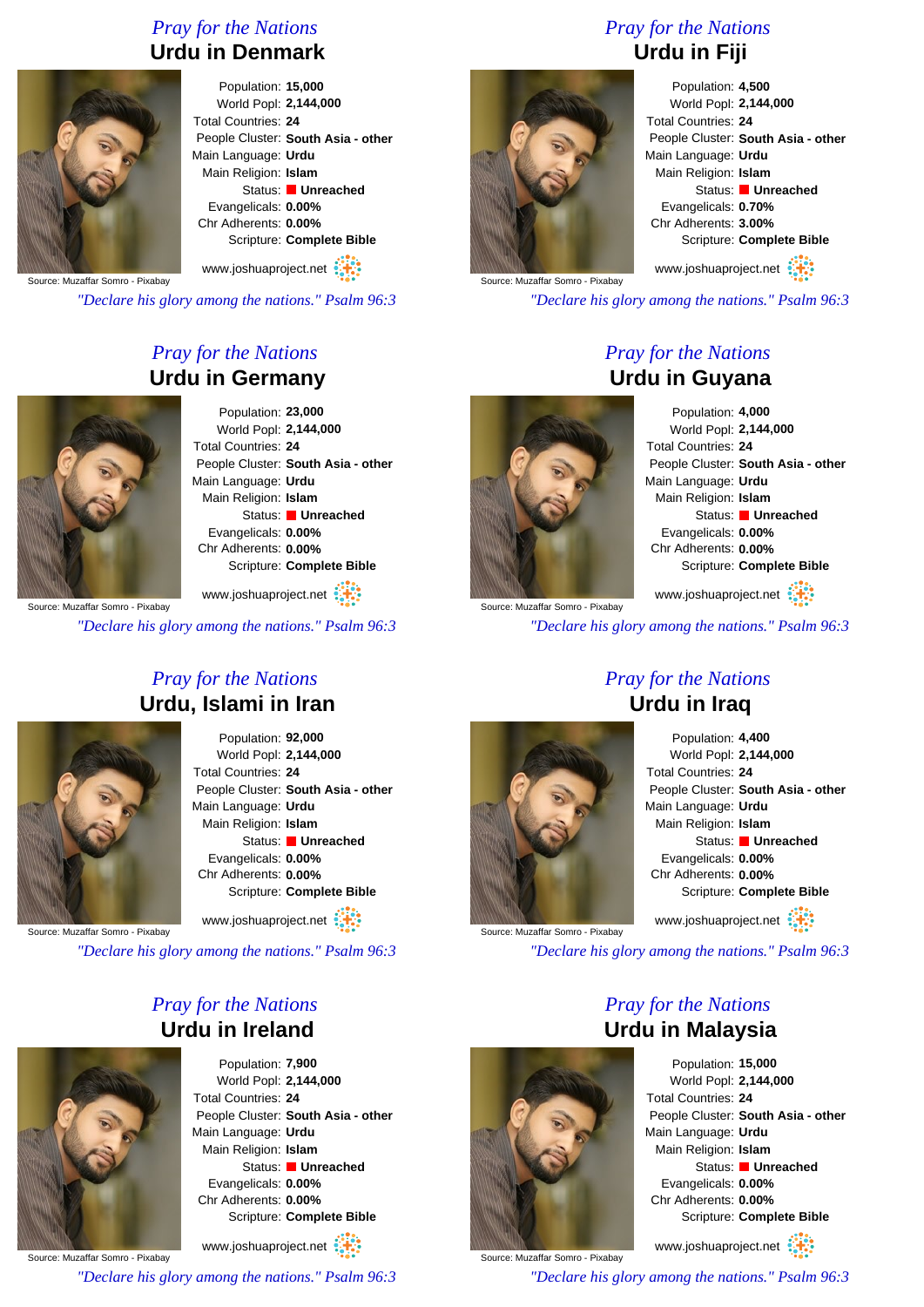# *Pray for the Nations* **Urdu in Mauritius**



Population: **800** World Popl: **2,144,000** Total Countries: **24** People Cluster: **South Asia - other** Main Language: **Urdu** Main Religion: **Islam** Status: **Unreached** Evangelicals: **0.00%** Chr Adherents: **0.50%** Scripture: **Complete Bible**

Source: Muzaffar Somro - Pixabay www.joshuaproject.net

*"Declare his glory among the nations." Psalm 96:3*

# *Pray for the Nations* **Urdu in Norway**



Source: Muzaffar Somro - Pixabay

Population: **35,000** World Popl: **2,144,000** Total Countries: **24** People Cluster: **South Asia - other** Main Language: **Urdu** Main Religion: **Islam** Status: **Unreached** Evangelicals: **0.00%** Chr Adherents: **0.00%** Scripture: **Complete Bible**

www.joshuaproject.net

*"Declare his glory among the nations." Psalm 96:3*

# *Pray for the Nations* **Urdu in Qatar**



Population: **183,000** World Popl: **2,144,000** Total Countries: **24** People Cluster: **South Asia - other** Main Language: **Urdu** Main Religion: **Islam** Status: **Unreached** Evangelicals: **0.00%** Chr Adherents: **0.01%** Scripture: **Complete Bible**

www.joshuaproject.net

Source: Muzaffar Somro - Pixabay

*"Declare his glory among the nations." Psalm 96:3*

# *Pray for the Nations* **Urdu in Saudi Arabia**



Population: **787,000** World Popl: **2,144,000** Total Countries: **24** People Cluster: **South Asia - other** Main Language: **Urdu** Main Religion: **Islam** Status: **Unreached** Evangelicals: **0.00%** Chr Adherents: **0.00%** Scripture: **Complete Bible**

Source: Muzaffar Somro - Pixabay www.joshuaproject.net *"Declare his glory among the nations." Psalm 96:3*

# *Pray for the Nations* **Urdu in New Zealand**



Population: **7,300** World Popl: **2,144,000** Total Countries: **24** People Cluster: **South Asia - other** Main Language: **Urdu** Main Religion: **Islam** Status: **Unreached** Evangelicals: **0.00%** Chr Adherents: **0.00%** Scripture: **Complete Bible** www.joshuaproject.net

Source: Muzaffar Somro - Pixabay

*"Declare his glory among the nations." Psalm 96:3*

# *Pray for the Nations* **Urdu in Oman**



Source: Muzaffar Somro - Pixabay

Population: **79,000** World Popl: **2,144,000** Total Countries: **24** People Cluster: **South Asia - other** Main Language: **Urdu** Main Religion: **Islam** Status: **Unreached** Evangelicals: **0.00%** Chr Adherents: **0.00%** Scripture: **Complete Bible**

www.joshuaproject.net

*"Declare his glory among the nations." Psalm 96:3*

# *Pray for the Nations* **Urdu, Muslim in Reunion**



Population: **900** World Popl: **2,144,000** Total Countries: **24** People Cluster: **South Asia - other** Main Language: **Reunion Creole French** Main Religion: **Islam** Status: **Unreached** Evangelicals: **0.00%** Chr Adherents: **0.50%** Scripture: **Portions** www.joshuaproject.net

Source: Muzaffar Somro - Pixabay

*"Declare his glory among the nations." Psalm 96:3*

*Pray for the Nations*



**Urdu in Singapore** Population: **3,300** World Popl: **2,144,000** Total Countries: **24** People Cluster: **South Asia - other** Main Language: **Urdu** Main Religion: **Islam** Status: **Unreached** Evangelicals: **0.00%** Chr Adherents: **0.00%** Scripture: **Complete Bible**

www.joshuaproject.net